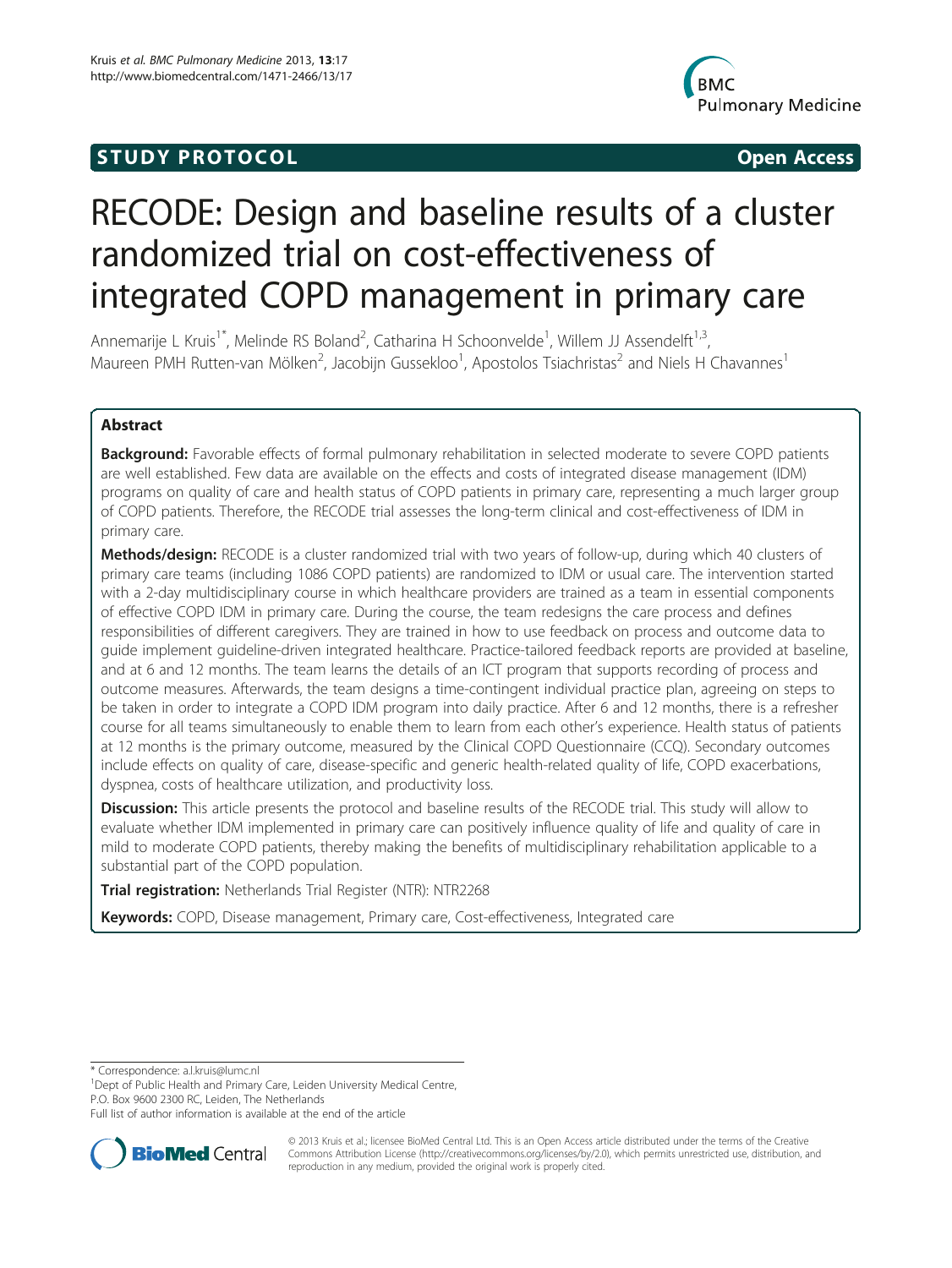#### Background

Chronic obstructive pulmonary disease (COPD) is a smoking-related pulmonary disorder, characterized by largely irreversible airflow obstruction, multisystemic manifestations and frequent co-morbidities [\[1\]](#page-13-0). According to current guidelines, stable COPD is managed with a combination of different treatment components (e.g. smoking cessation, physiotherapeutic reactivation, selfmanagement, optimization of medication adherence) [[1](#page-13-0)], involving different healthcare providers. Currently, treatment is mostly guided by the severity of airflow limitation [[2\]](#page-13-0). However, COPD is a complex disease, with great variation in symptoms, functional limitations and co-morbidities as well as in progression towards more severe stages [\[3](#page-13-0)]. Therefore, the existence of several clinically relevant phenotypes calls for a more personalized approach [\[4\]](#page-13-0). Ideally, optimal care of COPD patients requires an individualized, patient-centered approach that recognizes and treats all aspects of the disease, addresses the systemic effects and co-morbidities, and integrates medical care among healthcare professionals and across healthcare sectors [[5](#page-13-0)]. Since professional treatment, hospital admissions and loss of work contribute to the economic burden of disease worldwide, there is much interest in systematically improving the quality of care, while reducing total costs for patients with COPD and other chronic illness. Integrated Disease Management (IDM) programs have proliferated as a means of improving the quality and efficiency of care [\[6](#page-13-0)].

The most frequently applied IDM programs in COPD patients are pulmonary rehabilitation (PR) programs. According to a Cochrane systematic review, the effectiveness of PR on exercise tolerance and quality of life is well established [\[7\]](#page-13-0). In international reports and guidelines, it is acknowledged that PR is indicated for all individuals with COPD who have decreased exercise tolerance, exertional dyspnea or fatigue, and/or impairment of activities of daily living [[1,8](#page-13-0),[9\]](#page-13-0). However, widespread access is restricted, due to limited availability of resources and high costs [[10](#page-13-0)-[12](#page-13-0)]. Furthermore, PR programs usually include only the more severe patients and last only for a limited period of time [[13\]](#page-13-0), while initial benefits seem to decline over time [\[14-18\]](#page-13-0). After returning home, patients are frequently insufficiently motivated to continue a more physically active and healthy lifestyle. Unfortunately, general practitioners (GPs) are rarely involved in PR programs and, as a consequence, are often unable to support program methods after a rehabilitation phase has formally been concluded [\[13\]](#page-13-0).

We previously argued that when components of PR are integrated into a primary care IDM program, patients can be treated in their home environment. Primary care providers can then be (more) involved as direct coaches of this process [[19-21\]](#page-13-0). To establish such a program of

combined interventions, the set-up of a multidisciplinary team is vital, in which different healthcare professionals participate and provide their share in the spectrum of the required care (Figure [1\)](#page-2-0). Ideally, patients and healthcare providers are close partners in IDM, in order to better control daily symptoms and promote self-management. Furthermore, strong cooperation between several disciplines in primary care and mutually agreeable collaboration with secondary and tertiary care are prerequisites for integrated chronic care [\[19](#page-13-0)].

Systematic reviews of disease management for COPD patients emphasise the need for well-designed, practical multicenter trials [\[22,23\]](#page-13-0), including broad representative patient samples [\[24\]](#page-13-0), with a wide range of physicians and settings to improve external validity [\[23](#page-13-0)]. Furthermore, authors of systematic reviews advocate studies designed to evaluate the long-term effectiveness of IDM, [\[23](#page-13-0)] and advise more health economic studies across different care settings [[24\]](#page-13-0). When considering the large number of eligible patients for IDM in the community, the potential impact is high. However, no trials have been published that are specifically targeted to measure the cost-effectiveness of IDM in patients recruited in primary care.

Therefore, the aim of the current RECODE (acronym for Randomized Clinical Trial on Effectiveness of integrated COPD management in primary care) cluster randomized clinical trial (NTR 2268) is to assess the costeffectiveness of an IDM program for COPD patients in primary care in the Netherlands. Based on an earlier controlled clinical trial evaluating the effect of an IDM program in mild to moderate COPD, we found the greatest improvements on quality of life in patients with an MRC dyspnea score >2 [\[25](#page-13-0)]. As a result, we based our sample size estimates on the a priori planned subgroup of patients with MRC dyspnea score >2. This article describes the design, rationale and baseline results of this trial.

#### Methods/design

#### Study objective and design

The RECODE trial is a two-group parallel clusterrandomized clinical trial with a two-year follow-up, conducted in the primary care setting. Our objective is to evaluate the clinical and cost-effectiveness of IDM for COPD patients in primary care. The intervention is delivered by the primary care team, including a GP, practice nurse, physiotherapist and dietician, with a consulting pulmonary physician at hand. To avoid contamination between treatment groups within practices, primary care practices are randomized rather than patients. The Medical Ethics Committee of the Leiden University Medical Centre approved the trial.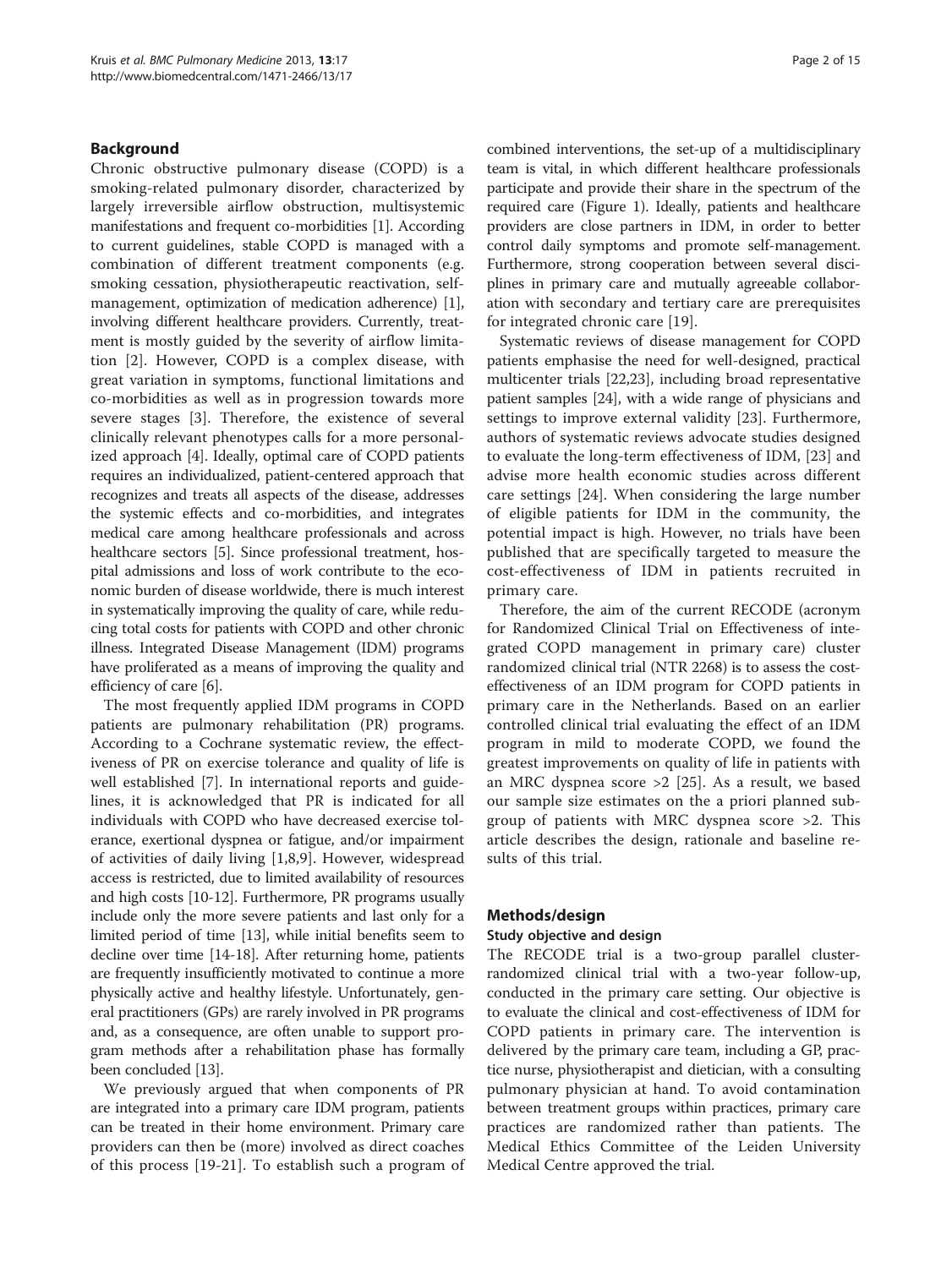<span id="page-2-0"></span>

## Participants

#### GPs

Inclusion of GPs and patients started in September 2010 and was finished in September 2011. Practices were considered as candidates if they were willing to create an integrated COPD management team, in which each member has responsibility for their respective areas of expertise. The practices had to include at least one GP, one practice or extramural respiratory nurse, and one physiotherapist specialized in COPD care. If multiple practices were collaborating (for example with one practice nurse), they formed one cluster which was used for randomization. Our recruitment goal was to enrol representative groups of primary healthcare providers from a broad spectrum of practices in order to enhance external validity. This study was embedded in the Leiden Primary Care Research Network (LEON), which is managed by the department of Public Health and Primary Care of the Leiden University Medical Center. This multicenter research network consists of some 100 general

practices in the western region of the Netherlands, in which these practices signed an agreement to collaborate in scientific research.

#### Patients

We included all patients who were diagnosed with COPD by their treating physician. We selected patients from electronic medical records (EMRs) of general practices. For all included patients, we attempted to verify the diagnosis by lung function according to the GOLD criteria [\[1](#page-13-0)]. If spirometry data were not available, patients were invited to participate for a formal lung function assessment, according to the ATS/ERS guidelines for spirometry [[26\]](#page-13-0). Exclusion criteria consisted of terminally ill patients, dementia or cognitive impairment, inability to fill in Dutch questionnaires, and hard drug or alcohol abusers. We did not exclude patients if a pulmonary physician was considered the main healthcare provider. The GPs checked the selected patients against the formal inclusion and exclusion criteria before the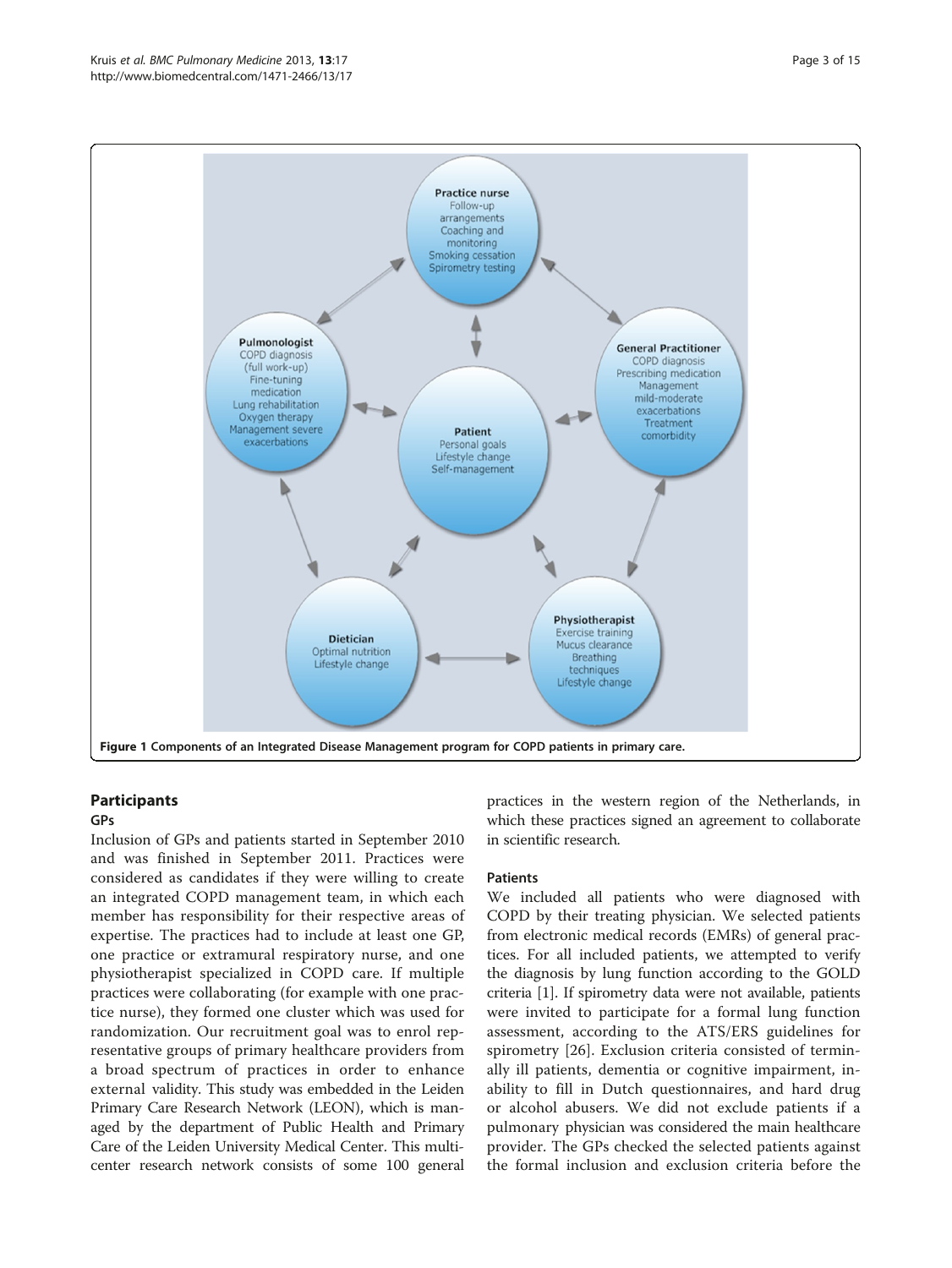<span id="page-3-0"></span>recruitment procedure started. All patients provided written informed consent before participation in the study.

#### Intervention

The intervention consists of an IDM program, which is implemented by a multidisciplinary team in general practice. The team consists of at least three members: the GP, the practice nurse, and a cooperating physiotherapist with specific certified training in COPD care. Depending on the team needs, a collaborating pulmonary physician and dietician were added to the intervention team.

We trained the multidisciplinary teams of intervention practices in a two-day course during 2010–2011. During this course, essential components of IDM for effective integrated COPD care in primary care were explained, trained and rehearsed and supervised. Elements of this course are further outlined in Table 1 and included a review of the advice from international guidelines, performing/ interpreting spirometry and assessment of disease burden, and motivational interviewing to stimulate a healthier lifestyle including more physical activity and smoking cessation. Furthermore, the healthcare providers were trained in adopting self-management action plans, including early recognition and treatment of exacerbations, encouragement of regular exercise and guideline-based physical reactivation, cooperation and collaboration with secondary care, and instructions in dietician support for nutritionally depleted patients. In addition, they were trained in how to use feedback on process and outcome data to guide and implement guideline-driven integrated healthcare. This continuining medical education course was developed according to recent national and international guidelines [\[1,27\]](#page-13-0) and was provided by teachers with hands-on experience with the program. At the end of the course, the team designed a time-contingent individual practice plan, agreeing on steps to be taken in order to integrate a COPD IDM program into daily practice. Intervention practices were free in the fulfilment of their individual plans, as long as they were feasible and

relevant for the practice. After 6 and 12 months, there was a refresher course for the intervention practices.

#### Web-based disease management application

During the course, the team learned the details of an ICT program that supports recording of process and outcome measures by access to a flexible web-based IDM application, named Zorgdraad (in English 'Care Ties'). This application combined a patient and a healthcare provider portal. The patient portal provided patients with diseasespecific easy written education, and allows personal goals and personal notes. The healthcare portal left space for a protocol for COPD follow-up guidance, quality of life scores, physiotherapy follow-up and examination, smoking cessation, medication records, and facilitates tailored benchmark reports at 6 and 12 months. These reports were generated by the researchers and sent to the practices to support prioritizing the healthcare needs. An experienced instructor provided the practices during the course with all information about Zorgdraad. An account manager supported the practice nurse and GP on individual use of the program in daily practice. It was intended that practice nurses give the COPD patients directions for use on the patient-portal of Zorgdraad.

All practices were in essence free in the usage of Zorgdraad, and in the fulfilment of their plans. Therefore, not all patients received all components of the program, but individual patient-specific care plans are negotiated by the team, in collaboration with the patient. The intensity of the IDM program depended upon the health status and needs of the patient, resulting in some patients receiving all interventions (e.g. smoking cessation, physiotherapy, nutritional support), while stable patients only had regular 6-monthly or 12-monthly follow-up by nurses. Implementation of the intervention was assessed at 24 months (see "[Outcomes](#page-4-0)").

#### Financial coverage of the intervention

We arranged with the local healthcare insurer that all RECODE patients with dyspnea on moderate or worse

Table 1 Components of IDM included in the RECODE course for multidisciplinary teams in primary care

| <b>DM</b> interventions                           | Example                                                                                                                                                                                      |
|---------------------------------------------------|----------------------------------------------------------------------------------------------------------------------------------------------------------------------------------------------|
| Optimal medication adherence                      | Tailoring of advices from international quidelines, e.g. frequent exacerbations necessitate inhaled<br>corticosteroids; daily respiratory complaints necessitate long-acting bronchodilators |
| Proper diagnosis                                  | Performing and interpreting spirometry, assessment of disease burden using MRC and CCQ                                                                                                       |
| Motivational interviewing                         | Understanding and making use of patients' personal goal in physical reactivation and lifestyle changes                                                                                       |
| Smoking cessation counselling                     | Review of the recent literature, discussion of bottlenecks, applying behavioural techniques and drug therapy<br>for smoking cessation                                                        |
| Applying self-management plans                    | Teaching self-management techniques, including early recognition and treatment of exacerbations                                                                                              |
| Guideline based physiotherapeutic<br>reactivation | Using a patients' personal goal, referral for physiotherapeutic reactivation in patients with MRC score >2.                                                                                  |
| Dietary interventions                             | Early recognition and treatment of nutritionally depleted patients                                                                                                                           |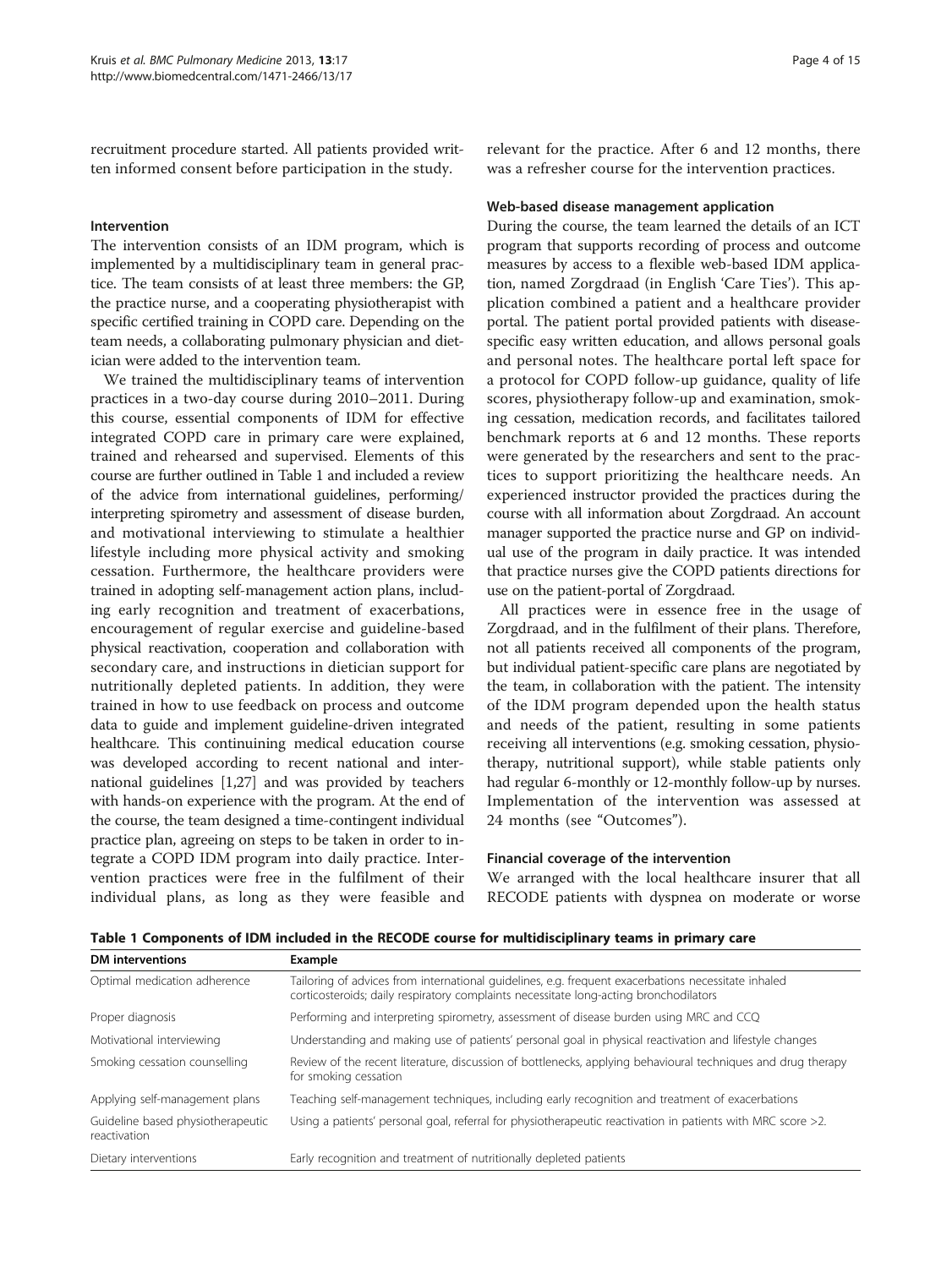<span id="page-4-0"></span>exertion (indicated by an Medical Research Council (MRC) score of >2) would be totally reimbursed for the intervention, including physiotherapy.

#### Usual care group

The control group consists of 'usual care' [[28](#page-13-0)], which is based on the 2007 national primary care COPD guidelines [\[27\]](#page-13-0). Instead of the multidisciplinary RECODE course, the practice nurse received a course on technical performance of spirometry in primary care only, in order to divert attention from any of the IDM topics mentioned in Table [1](#page-3-0). If the results of our study show that the IDM program could substantially improve the health-related quality of life of COPD patients, we will make the entire set of interventions available to the control group after the study has been completed.

#### **Outcomes**

## Time points

We follow patients at baseline, and at 6 and 12 months with a face-to-face interview. Blinded research nurses administer the questionnaires (Table 2) at specific time points. These interviews take place at the general practice or at the patients' homes, using the web-based application Zorgdraad. At 9, 18 and 24 months we sent questionnaires by post. In addition, retrospectively the researchers extract data from the patients' EMRs at 24 months over the complete trial period, regarding prescribed medication.

| Table 2 Overview of measurements per time point in the RECODE study |  |  |  |
|---------------------------------------------------------------------|--|--|--|
|---------------------------------------------------------------------|--|--|--|

| <b>Outcomes</b>                                                                                                                                         | Baseline 6 | m        | 9<br>m   | 12<br>m   | 18<br>m  | 24<br>m    |
|---------------------------------------------------------------------------------------------------------------------------------------------------------|------------|----------|----------|-----------|----------|------------|
| Participants                                                                                                                                            |            |          |          |           |          |            |
| Demographic characteristics                                                                                                                             | $\times$   |          |          |           |          |            |
| Lung function                                                                                                                                           | Χ          |          |          |           |          |            |
| Co morbidity                                                                                                                                            | $\times$   |          |          |           |          |            |
| CCQ                                                                                                                                                     | X          | $\times$ | $\times$ | $\times$  | $\times$ | Χ          |
| SGRQ-C                                                                                                                                                  | $\times$   | $\times$ | $\times$ | $\times$  | $\times$ | Χ          |
| EQ-5D                                                                                                                                                   | $\times$   | Χ        | $\times$ | Χ         | X.       | Χ          |
| $SF-36$                                                                                                                                                 | Χ          | X        | $\times$ | X         | X.       | Χ          |
| Smoking behavior, guided smoking attempts                                                                                                               | X          | X        | $\times$ | $\times$  | X        | X          |
| <b>IPAQ</b>                                                                                                                                             | Χ          | X.       | $\times$ | Χ         | X.       | Χ          |
| SMAS-30                                                                                                                                                 | X          | Χ        | X        | Χ         | X.       | X.         |
| MRC-Dyspnea scale                                                                                                                                       | X          | X        | Χ        | $\times$  | $\times$ | Χ          |
| Exacerbations                                                                                                                                           | X          |          |          |           |          | Х          |
| Costs of health care utilization by patients, part A: Health care use Questionnaire, including direct non-medical X<br>costs borne by patients/families |            | X.       | $\times$ | $\times$  | $\times$ | X          |
| Costs of productivity loss: Absence from work Questionnaire                                                                                             | $\times$   | X        | $\times$ | $\times$  | $\times$ | Χ          |
| Costs of health care utilization by patients, part B: Data extraction from medical records (health care utilization,<br>medical treatment)              |            |          |          |           |          | Χ          |
| PACIC                                                                                                                                                   | $\times$   | $\times$ | $\times$ | $\times$  | $\times$ | X          |
| Health care providers                                                                                                                                   |            |          |          |           |          |            |
| <b>ACIC</b>                                                                                                                                             | Χ          |          |          | Χ         |          |            |
| Satisfaction, involvement and implementation of the IDM program                                                                                         |            |          |          | Χ<br>(IG) |          |            |
| IDM program information                                                                                                                                 |            |          |          |           |          |            |
| Development costs of the IDM program                                                                                                                    |            |          |          |           |          | Χ.<br>(IG) |
| Implementation costs of the IDM program                                                                                                                 |            |          |          |           |          | Χ<br>(IG)  |
| Performance indicators of practices (see Table 4)                                                                                                       | Χ          |          |          |           |          | Χ          |

ACIC: Assessment Chronic Illness Care; CCQ: Clinical COPD Questionnaire; EQ-5D: EuroQol-5D; IPAQ: International Physical Activity Questionnaire; MRC: Medical Research Counsil scale; PACIC: Patient Assessment Chronic Illness Care; SF-36: ShortForm-36; SGRQ-C: Saint Georges Respiratory Questionnaire; SMAS-30: Self Management Scale-30.

IG = intervention group only.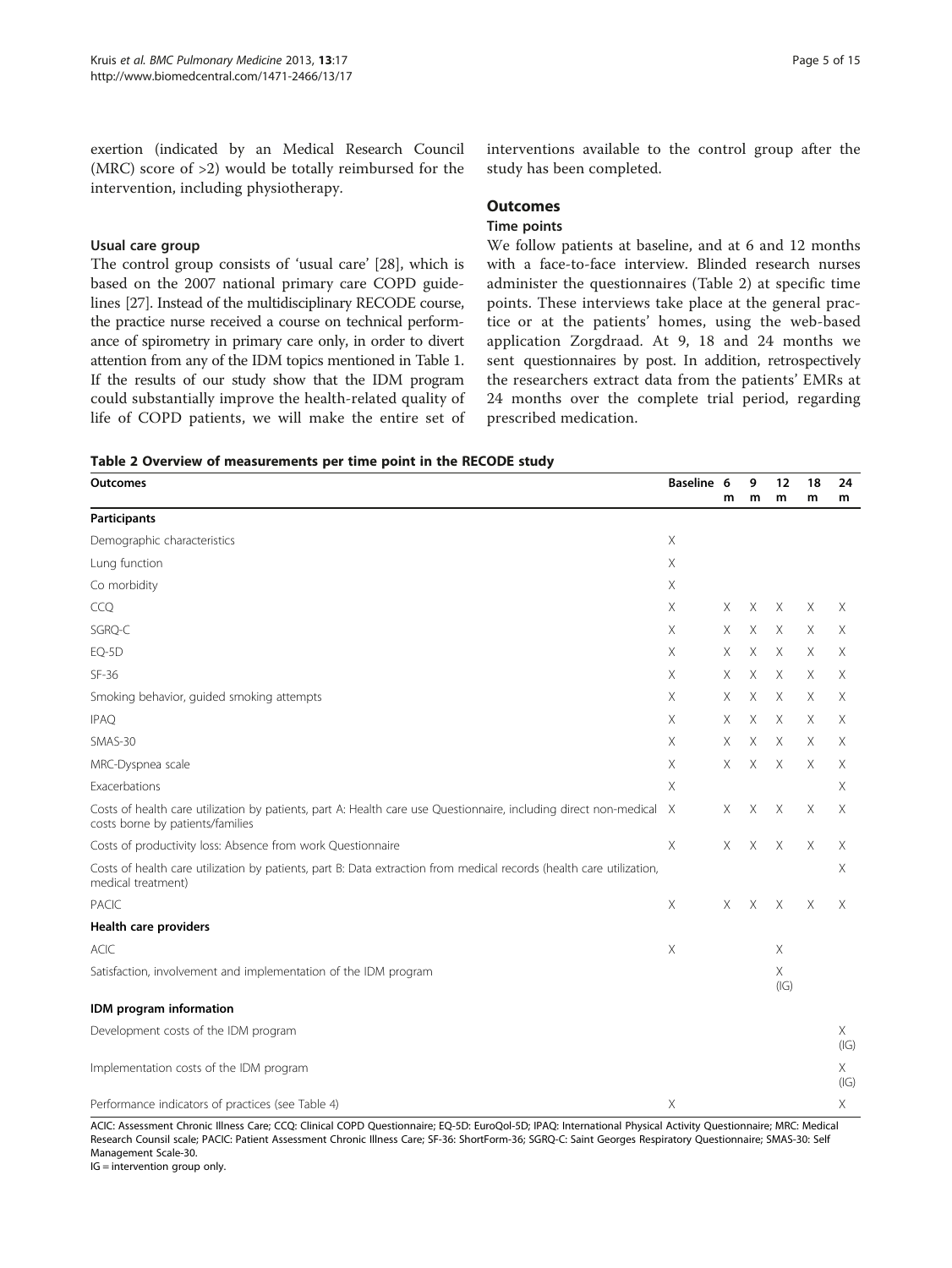Primary endpoint is at 12 months, when we expect to detect the clinically relevant effect of the intervention [[20,25\]](#page-13-0). Total study duration provides 24 months of follow-up, to assess whether benefits can be maintained.

#### **Patients**

At baseline, we assessed socio-demographic factors (age, gender, socioeconomic status measured through level of education), marital status, lung function and co-morbidity.

## Primary outcome

The primary outcome measure in this study is health status as measured by the Clinical COPD Questionnaire (CCQ) at 12 months. This questionnaire is a diseasespecific, 10-item questionnaire that calculates an overall score and three domain scores: symptoms, functional state and emotional state. Patients are required to respond to each item on a 7-point scale with 0 representing the best possible score and 6 representing the worst possible score. This instrument is proven to be sensitive and valid, and easy to administer in primary care. The minimal clinical important difference (MCID) is −0.4 points [\[29,30](#page-13-0)].

#### Secondary outcomes

Secondary outcome measurements at 6, 9, 12, 18 and 24 months include (the questionnaire for each outcome is provided in brackets):

- 1. Measures of changes in health-related quality of life (disease-specific as well as generic), measured by : a. CCQ
	- b. St. George Respiratory Questionnaire (SGRQ); designed to measure health impairment in patients with asthma and COPD. The first part produces the symptom score and the second part the activity and impact score. A total score can also be calculated. We use a Dutch version of the SGRQ, and consider a −4 unit change as the MCID for within-group comparison [\[31\]](#page-13-0).
	- c. The Euro Qol-5D-3L is a generic, preferencebased health-related quality of life questionnaire, with many applications in respiratory disease. It consists of 5 dimensions to describe health (mobility, self-care, usual activities, pain/ discomfort, and anxiety/depression) each item with three levels of functioning (e.g., no problems, some problems, and extreme problems). We used the value set derived from the Dutch general population that, when applied to the dimensions of the health state, result in a preference-based utility score that typically ranges from states worse than dead  $\left($ <0) to 1 (full health), anchoring dead at 0. Besides the descriptive system and the off-the-shelf value

sets, the EQ-5D includes a visual analog scale (VAS) where an individual rates his own health on a scale from 0 (worse imaginable health) to 100 (best imaginable health) [\[32,33](#page-13-0)].

- d. Short-Form Health Survey (SF-36) is a 36-item questionnaire that measures two components (physical and mental component). The physical component consists of four domains of health: physical functioning, role limitations due to physical health, bodily pain and general health perceptions. The mental component consists of role limitations due to emotional problems, vitality, social functioning and mental health [\[34\]](#page-13-0).
- 2. Measures of change in patients' lifestyle, illness behavior and knowledge:
	- a. Smoking behavior, guided smoking attempts;
	- b. Taking initiatives, investment behavior and level of self-efficacy, as measured by the Self-Management Scale-30 (SMAS-30) [\[35\]](#page-13-0);
	- c. Physical activity, as measured by the International Physical Activity Questionnaire (IPAQ) short form. This is an instrument designed primarily for population surveillance of physical activity among adults. The items in this short form are structured to provide separate scores on walking, moderate-intensity and vigorous-intensity activity. The total score is computed by multiplying the duration (in minutes) and frequency (days) of walking, moderate-intensity and vigorousintensity activities by its energy requirement to yield a score in Metabolic Equivalent Time (MET) minutes.
- 3. Measures of change in intermediate patient-related outcomes:
	- a. Dyspnea, measured by the MRC Dyspnoea Scale [[36](#page-13-0)].
	- b. Exacerbations: moderate (oral prednisone and/or antibiotic courses), severe (hospitalizations). These data were retrospectively extracted from EMRs at 24 months, over the entire follow-up period.
- 4. Measures of change in healthcare utilization and costs:
	- a. Development and implementation costs of the program: time and material resources associated with the training of the healthcare providers and the ICT support (measured at 24 months).
	- b. Costs of healthcare utilization by patients: including all COPD and non-COPD related cost of a) hospitalization, b) medication, c) caregiver contact, and d) revalidation. Retrospectively we extract data from EMRs at 24 months over the complete trial period, regarding prescribed medication.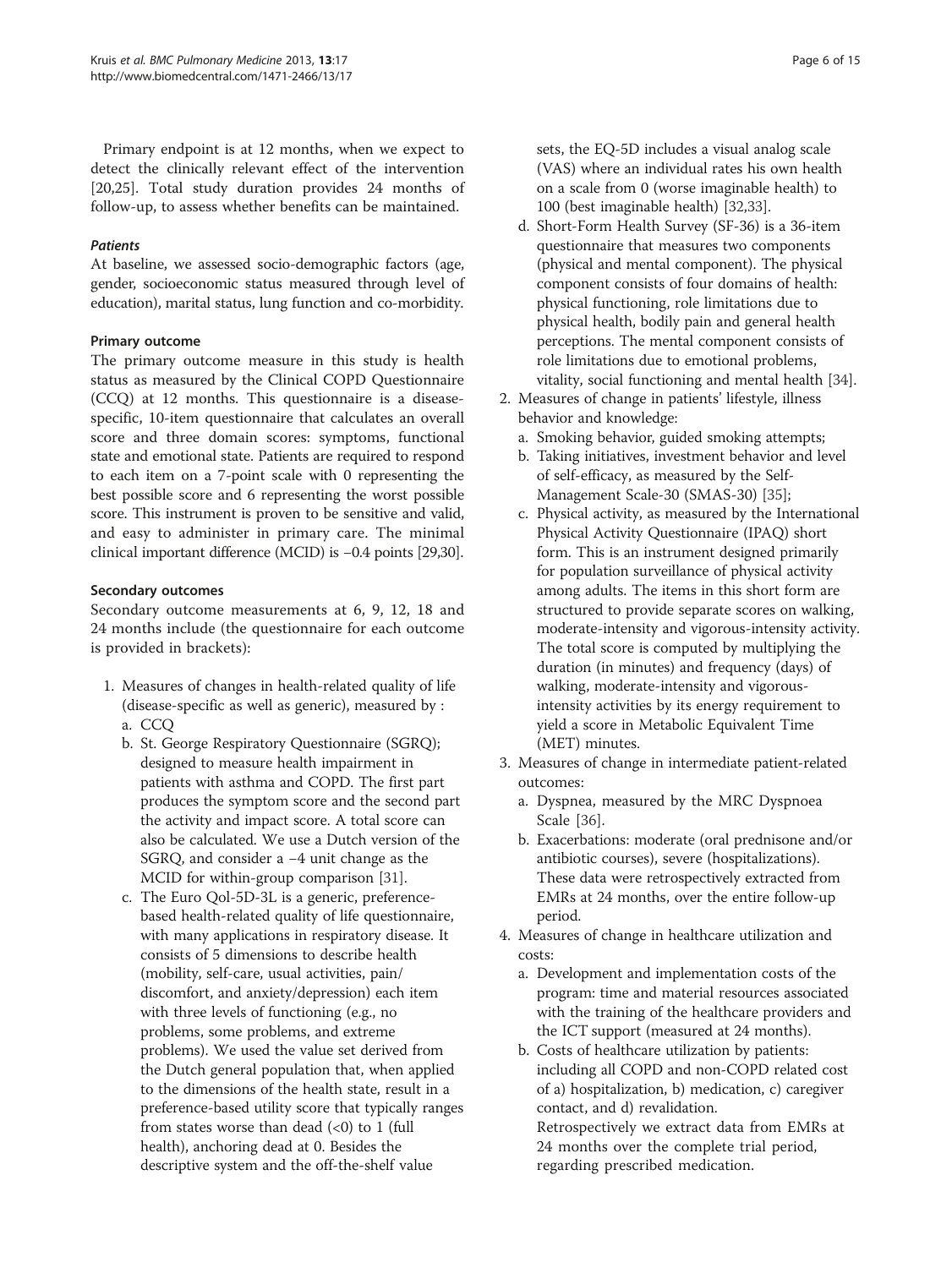- <span id="page-6-0"></span>c. Direct non-medical costs borne by patients/ families, e.g. travel costs. Costs of productivity loss due to absenteeism/presenteeism at work. This was measured at baseline, and at 6, 9, 12, 18 and 24 months.
- 5. Measures of change in care delivery process: level of care integration according to patients, measured by the Patient Assessment Chronic Illness Care (PACIC) [[37](#page-13-0)]. This questionnaire was self-reported by patients in both groups and was administered at baseline, and at 6, 9, 12, 18 and 24 months.

#### Healthcare providers

The Assessment Chronic Illness Care (ACIC) questionnaire, which is a tool to measure the level of care integration according to healthcare providers [[38\]](#page-13-0), was sent to primary care providers at baseline and is evaluated at 12 months. Furthermore, we use a self-designed questionnaire at 12 months ("Satisfaction, involvement and implementation of the IDM program") for the primary care team, to measure the level of involvement and implementation of the practice teams with the RECODE intervention at 12 months. This questionnaire comprises questions on the number and type of healthcare providers which were involved in the program, the types of team meetings and local appointments, and the usage of tailored benchmark reports. Furthermore, we requested the number of patients involved in the intervention, and the numbers of components implemented in daily practice. Overall, the healthcare providers are asked to rate the intervention on a 5-point scale, and we ask for details on possible bottlenecks and problems regarding implementation.

## Current level of care of the practices at baseline

The current level of COPD care was assessed at baseline in all general practices to be able to report any difference in quality of care at 12-months follow-up. Therefore, from the EMRs we extracted the following performance indicators: registration of smoking status and stop-smoking advice, registration of body mass index, assessment of spirometry and inhalation technique in the last year, the number of patients with monitored functioning by means of the CCQ, MRC, or the number of patients with controlled physical activity in the last year.

#### Sample size calculation

The primary outcome is the difference in change in the CCQ score between baseline and 12 months between both groups. We used methods for standard sample size estimates for trials that randomised at the level of the individual [\[39](#page-13-0)] adjusting for clustering by inflating sample size estimates by the design effect given by  $1 + (n-1)\rho$ , where n is the average cluster size, and  $\rho$  is the estimated intraclass correlation coefficient (ICC) [[40](#page-13-0)]. Sample size estimates are based on the mean difference in CCQ between intervention and control group. Using the minimal clinically important mean difference for the CCQ [[29](#page-13-0)], and the upper value of 0.05 from a range of ICC values identified in studies involving the older person in primary care [\[41](#page-13-0)], power calculations indicate that 40 clusters of practices with an average of 27 participants per cluster are required. To allow for subgroup analysis in MRC scores 1–2 versus 3–5, in total 1080 participants are need to be randomized to achieve a power of at least 80% with alpha levels of 0.05, including a participant loss to follow-up of 10% or a loss of 4 clusters at 12 months.

#### Randomization

Cluster randomization was at the level of the primary care team. The first author recruited the practices, and the selected participants were checked by the GP against formal inclusion and exclusion criteria before the intervention started. To enhance comparability between the intervention and control group, the clusters were matched and randomized by a researcher who was blinded to the identity of the practices. Matching was into pairs according to the following criteria: (i) percentage of patients from ethnic minorities, (ii) type of practice, (iii) practice location (urban/rural), (iv) age of GP, and (v) gender of the GP. Subsequently, the matched practices were randomized to the intervention group or the control group by using a computer-generated random number list.

Table 3 Characteristics of included primary care practices in the RECODE study

| <b>General practices</b>                                        |                   |
|-----------------------------------------------------------------|-------------------|
| Number of GP practices                                          | 54                |
| Number of clusters                                              | 40                |
| Number of included patients per<br>participating cluster, range | 11-79             |
| Type of practice,%                                              |                   |
| Single-handed practice                                          | 44                |
| One or more partner practice                                    | 41                |
| Healthcare centre                                               | 15                |
| Practice location,% urban                                       | 72                |
| Patient practice population, n (range)                          | 3418 (1750-16907) |
| Ethnic minorities,%                                             | 15                |
| <b>General practitioners</b>                                    |                   |
| Number of participating GP's                                    | 76                |
| Gender GP,% male                                                | 61                |
| Age GP, years (range)                                           | 50 (35-62)        |
| Years practicing, years (SD)                                    | 16(8.2)           |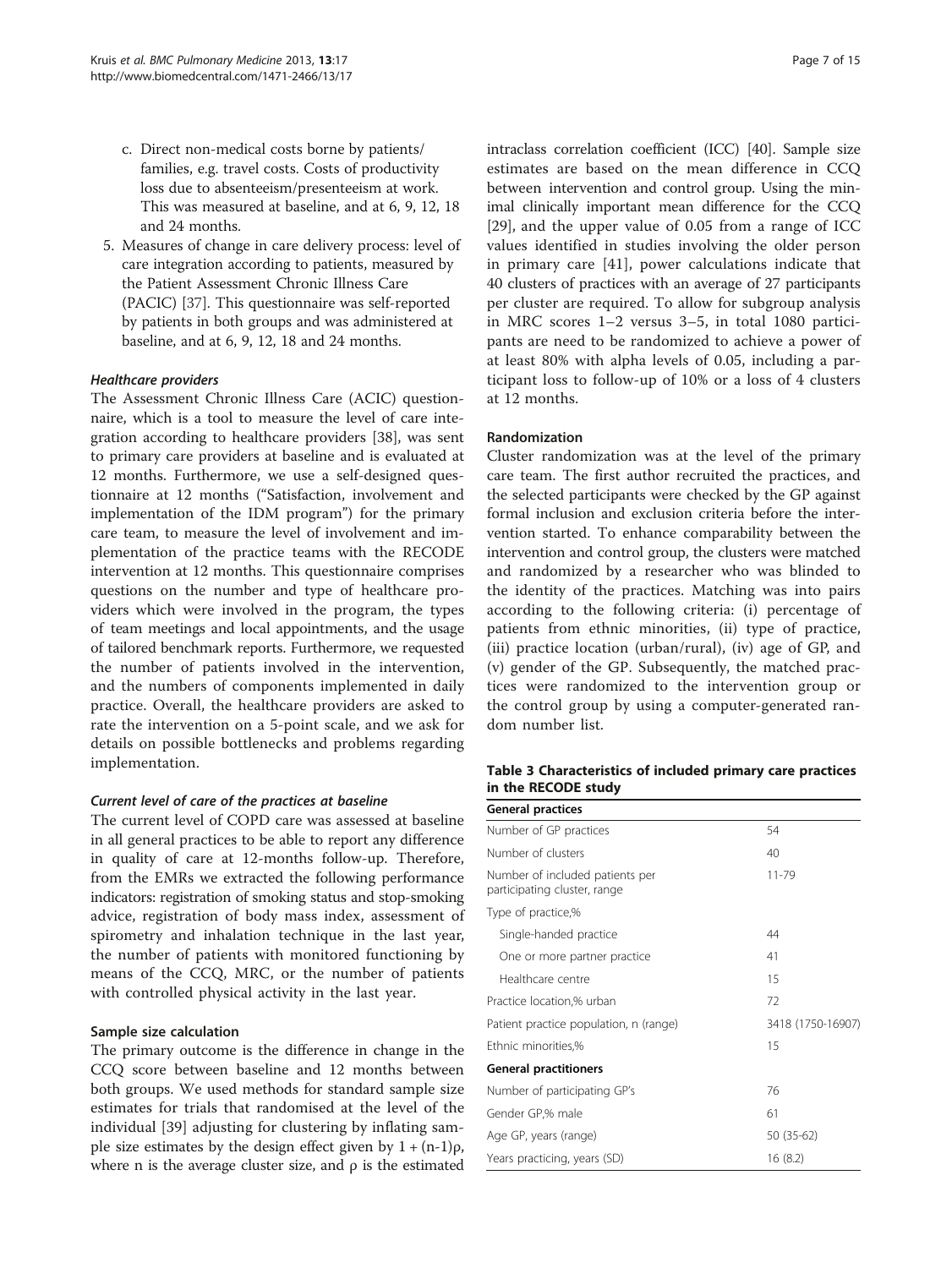#### <span id="page-7-0"></span>Informed consent

Informed consent was provided by the GPs and the patients. The informed consent was acquired before the course took place and the practices started with their intervention.

#### Blinding

Because of the nature of the intervention, it is not possible to blind patients and primary care providers to practice group allocation. Therefore, blinded research nurses assess the outcomes. Patients are instructed not to report on their type of management to the outcome assessors.

## Data analysis at baseline

## Non-participation analysis at baseline

We recruited potential participants with an invitation letter including a postal CCQ questionnaire. Returned questionnaires were analysed to investigate if there were differences between participants and patients who fulfilled inclusion criteria, but refused to participate in the trial (non-participants). We compared differences on CCQ scores, sex and age using independent t-tests and chi-square tests.

## Analysis plan

## Analysis of effectiveness at 12 and 24 months

The final analysis of the trial will be carried out on an intention-to-treat basis. The freedom of the clusters to fill in the precise implementation of the intervention will probably relate to the (cost)-effectiveness of the intervention and, therefore, the clustering of patients in GP practices should be taken into consideration in the analysis [\[42](#page-14-0)]. Therefore, the results will be investigated with respect to the differences in intensity between and within clusters over time using multi-level analysis.

## Pre-planned subgroup analyses

We will study the influence of age, sex, disease burden (MRC score 1–2 vs. 3–5), disease severity (GOLD stage), and socioeconomic status. The trial was specifically powered on the MRC 1–2 vs. 3–5 subgroup analyses; see 'Sample size calculation'.

## Economic evaluation at 12 and 24 months

The economic evaluation will be performed according to the internationally agreed guidelines [[43](#page-14-0)] and the national guidelines for pharmacy-economic research [\[44\]](#page-14-0). We will calculate the costs from a healthcare perspective and a broad societal perspective, in order to facilitate decision making. The healthcare perspective will include all costs covered by the healthcare sectors budget: development, implementation and healthcare utilization costs. The costs from societal perspective will include travel and productivity costs in addition to the costs from the healthcare perspective to capture (almost) all costs related to the intervention, irrespective of who actually bears them.

The healthcare utilization costs (excluding medication costs), travel costs and productivity costs of patients will be calculated using questionnaires at different time points (Table [2\)](#page-4-0). These questionnaires will collect self-reported cost-related data by patients using a recall period of three months. Additionally, the type and amount of medication from the individual patients will be collected from the GP information systems. The unit costs per medication prescription will be based on the GIP Databank [\[44](#page-14-0)]. Time and material resources associated with the training of the healthcare providers, the multidisciplinary team meetings in the GP practices, and the ICT support will be estimated based on course attendance, computerdocumented minutes of ICT use, treatment plans, and professional self-report. Finally, the productivity costs will be estimated using the friction method, which implies that the costs of absenteeism will occur only for a fixed (friction) period ending at the moment that the employee is replaced [[45\]](#page-14-0).

Cost-effectiveness (CEA) and cost-utility analyses (CUA)

The relation between the costs and the estimated health outcomes is expressed in cost-effectiveness ratios: (1) costs

Table 4 Description of current level of care of included GP practices: distribution of the performance indicators of the practices

| <b>Measurement category</b> | <b>Process indicator</b>                                                                            | % (SD)    |
|-----------------------------|-----------------------------------------------------------------------------------------------------|-----------|
| Smoking                     | % RECODE patients with registered smoking status                                                    | 53 (27.9) |
|                             | % RECODE patients that are registered smokers                                                       | 35 (19.3) |
|                             | %RECODE patients, which are registered smokers with stop-smoking advice in the last year            | 35(34.3)  |
| <b>BMI</b>                  | % RECODE patients of which the BMI is measured in the last year                                     | 42 (23.8) |
| Treatment & monitoring      | % RECODE patients with inhalation technique controlled in the last year                             | 13(20.3)  |
|                             | % RECODE patients with a spirometry test in the last year                                           | 12(14.9)  |
|                             | % RECODE patients with monitored functioning with a structured method (CCQ or MRC) in the last year | 28 (27.4) |
|                             | % RECODE patients with controlled physical activity in the last year                                | 30(24.9)  |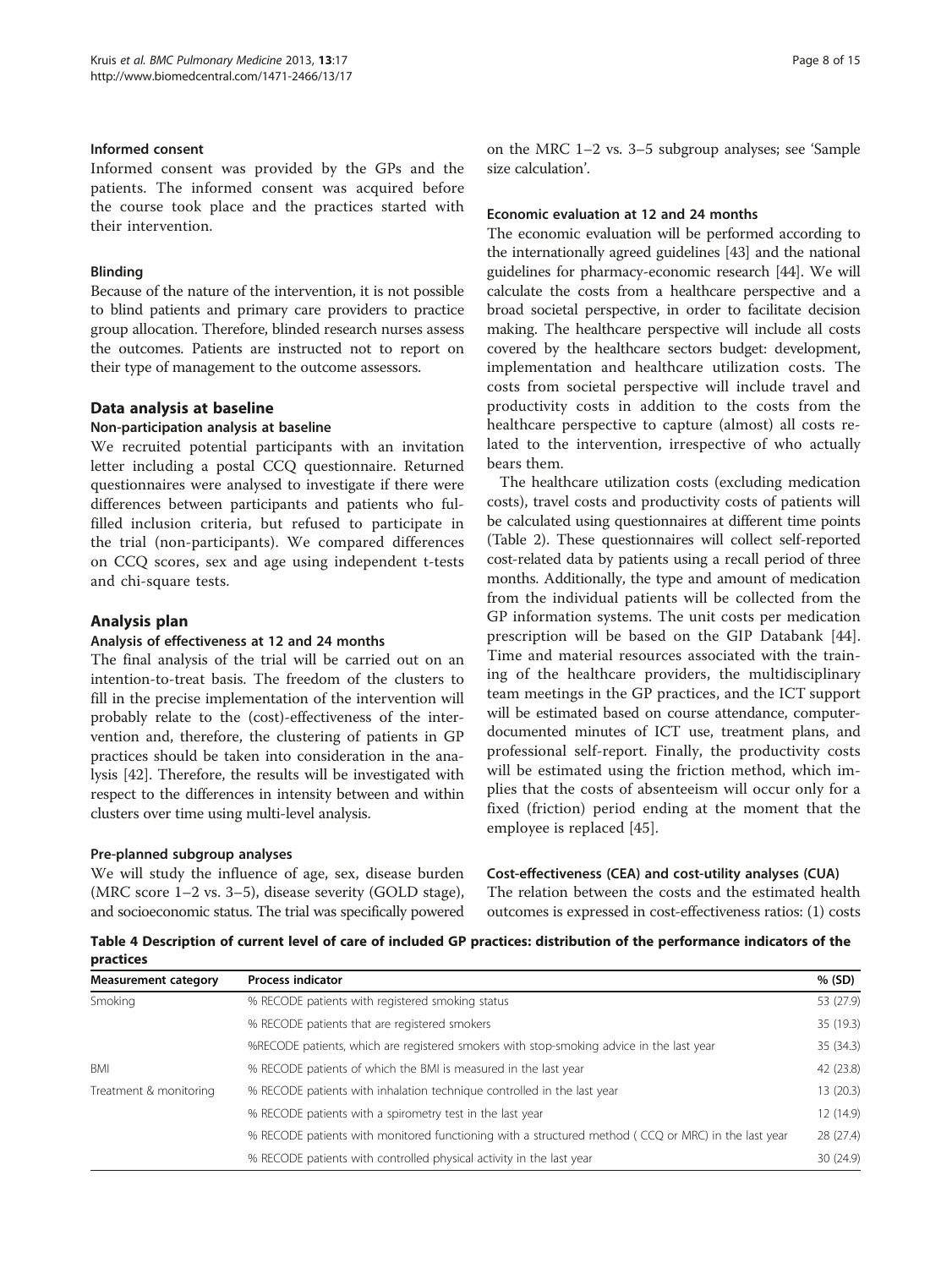<span id="page-8-0"></span>per QALY, (2) costs per exacerbation prevented, (3) costs per patient with a clinically relevant improvement of at least 0.4 units on the CCQ, (4) costs per patient with a clinically relevant (4 units) improvement on the SGRQ, and (5) costs per patient with a 1 point improvement on the MRC dyspnea scale. Adopting such a wide range of outcome measures in the economic evaluation is in line with recent guidelines of a joint ATS/ERS task force on outcome measurements in COPD that recommend taking a multi-outcome approach [[46\]](#page-14-0). At the same

time, comparison with the cost-effectiveness of other interventions for other diseases is made possible through the calculation of costs per QALY. Uncertainty around cost-effectiveness ratios will be dealt with in probabilistic sensitivity analysis in which costs and health outcomes will be bootstrapped and plotted on cost-effectiveness planes from which cost-effectiveness acceptability curves will be drawn [\[47-49\]](#page-14-0). In additional 'net monetary benefits' [[50](#page-14-0)] will be calculated using different thresholds of the willingness to pay for a QALY and it will be investigated

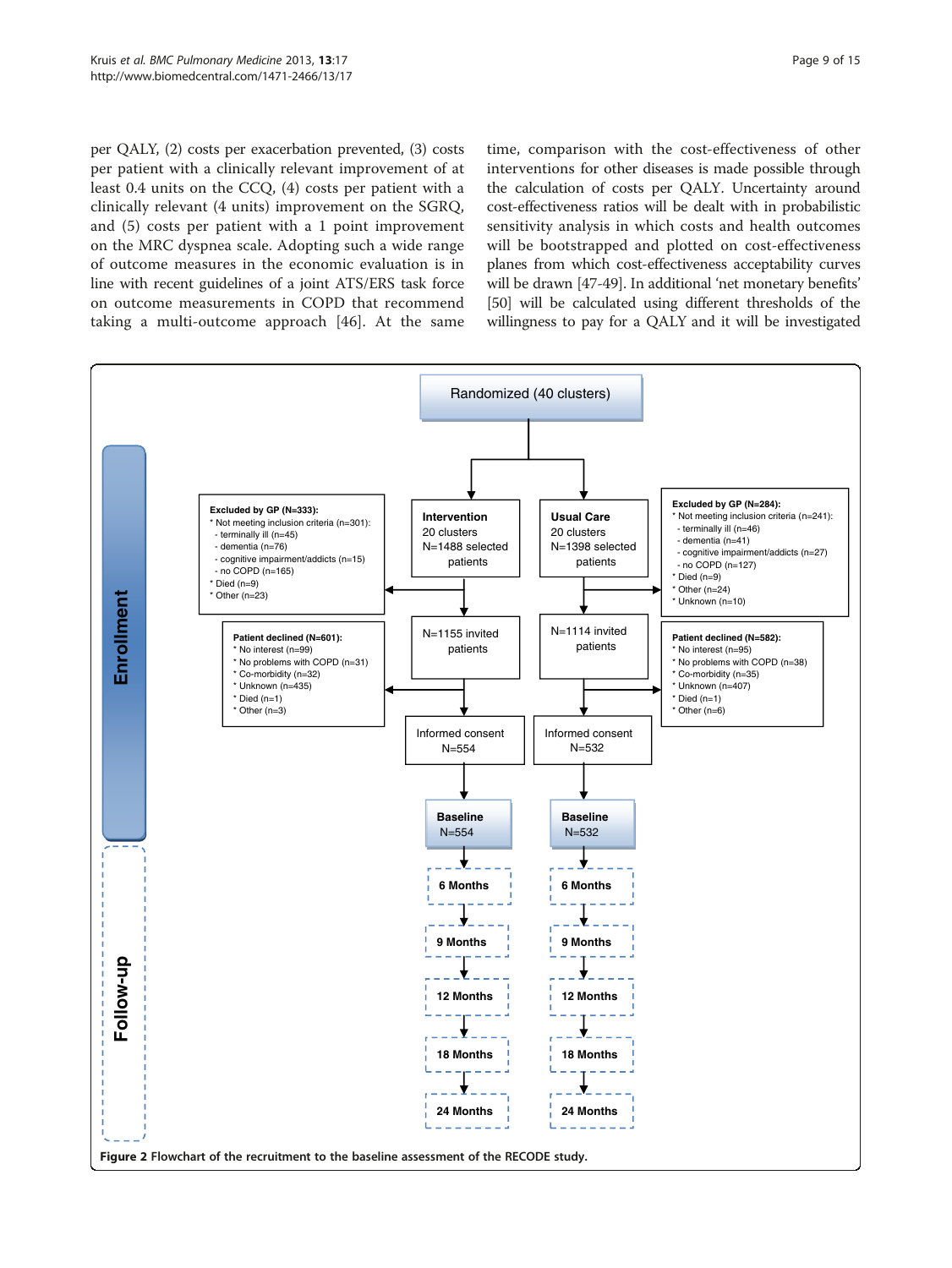which patient, practice and team characteristics are related to the size of the net monetary benefits. The economic evaluation will compare differences in costs to differences in effects (CEA) and quality adjusted life-years (CUA). The analysis will have a 12 and 24-months time horizon. Sensitivity analyses will be performed on the perspective (societal versus healthcare) and the applied utility measure (Dutch EQ5D).

## Baseline results

#### Primary care practices

The characteristics of the enrolled 54 general practices, which formed 40 clusters, are shown in Table [3.](#page-6-0) Numbers of included patients per participating cluster ranged from 11 to 79 patients. Most practices were single-handed (44%) or one or more partner practices (41%). The enrolled practices included a total of 76 participating GPs; the majority (61%) were males with a mean age of 50 (range 35–62) years and 16 (SD 8.2) years of practicing.

## Current level of care of the practices

We assessed the current level of COPD care at baseline in all general practices to be able to report any difference in quality of care after 12 months. Results at baseline are shown in Table [4](#page-7-0). Almost half of the RECODE patients (53%) have a registered smoking status; however, a standard spirometry test in the last year was less common, with only (12%) of the patients receiving spirometry.

#### Patient recruitment

Figure [2](#page-8-0) shows the study flow chart until baseline. In total, 2886 patients were selected in 40 clusters of which 617 (21%) patients were excluded by their GP. Most of these excluded patients were registered as a COPD patient in the EMR; however, after evaluation they turned out to be mislabelled by their GP. After exclusion, 2269 patients were invited to participate, of which 48% participated (response 48%). Most patients indicated no reason for refusing (71%), while others expressed no interest (16%), did not consider themselves to be a COPD patient (6%), or reported not having troublesome COPD symptoms (6%). In total, we have been able to allocate 1086 COPD patients at baseline: 554 participants to the intervention group and 532 participants to the control group. Patients were included from September 2010 until September 2011.

#### Non-participation analysis

As we invited all eligible participants for this trial with an invitation letter with an attached CCQ questionnaire, we were able to determine any differences between participants of the trial and COPD patients eligible but declining randomization, in order to assess external validity (Table 5). Of all eligible patients who were invited

to participate, 1549 questionnaires had analyzable data. We received a higher response rate (961 vs. 588) of returned CCQ questionnaires in the group of patients willing to participate in the trial, compared to patients eligible but declining randomization. There was no difference in age between both groups. Significantly more men (54.7%) are participating in the RECODE trial compared to the proportion of men in patients who declined participation (46.9%). Furthermore, participants in the trial reported significantly more symptoms and disabilities on their functional and mental state, which was reflected in a mean total CCQ score of 1.8 (1.1), compared to 1.5 (1.1) in non-participants.

#### Baseline characteristics COPD patients

Table [6](#page-10-0) presents the baseline demographic and clinical characteristics of the included COPD population. Enrolled subjects were mainly elderly (ex) smokers, and had moderate COPD which is reflected by a mean postbronchodilator FEV1 of 68% predicted. We included COPD patients with substantial co-morbidities: 36.8% had a diagnosis of hypertension, 16.1% suffered from major cardiovascular disease, 14.7% had diabetes and 9.9% had a combined diagnosis of depression. Mean SGRQ total score was 35.6 (20.5) and mean CCQ total score was 1.5 (0.97). The proportion of patients with dyspnea on moderate exertion or worse (MRC score >2) comprised one third of the study population.

## **Discussion**

Optimal COPD management continues to be an important area of research, as the worldwide prevalence is growing and costs will rise in coming decades. Furthermore, in contrast to asthma patients, medication has demonstrated to have limited effect in the management of COPD patients. IDM for chronic diseases has the potential to influence health status, while reducing total costs [\[6](#page-13-0)]. However, the (cost) effectiveness of IDM in primary care COPD patients remains unknown, due to

#### Table 5 Characteristics and comparison of participants and non-participants of the RECODE trial

|                         | Participant<br>$(n = 961)^*$ | Non-participant<br>$(n = 588)$ | p-value |
|-------------------------|------------------------------|--------------------------------|---------|
| Age, years (SD)         | 68.7 (11.0)                  | 67.8 (11.5)                    | 0.162   |
| Males,%                 | 547                          | 46.9                           | 0.003   |
| CCO                     |                              |                                |         |
| Symptoms                | 2.4(1.2)                     | 1.9(1.2)                       | < 0.001 |
| <b>Functional state</b> | 1.8(1.3)                     | 1.5(1.4)                       | < 0.001 |
| Mental state            | 0.9(1.2)                     | 0.7(1.2)                       | < 0.001 |
| <b>Total score</b>      | 1.9(1.1)                     | 1.5(1.1)                       | < 0.001 |

\*Values are means (S.D.) unless stated otherwise. \*\* Of the 1086 RECODE patients, there were 961 CCQ questionnaires available at the time of initial invitation.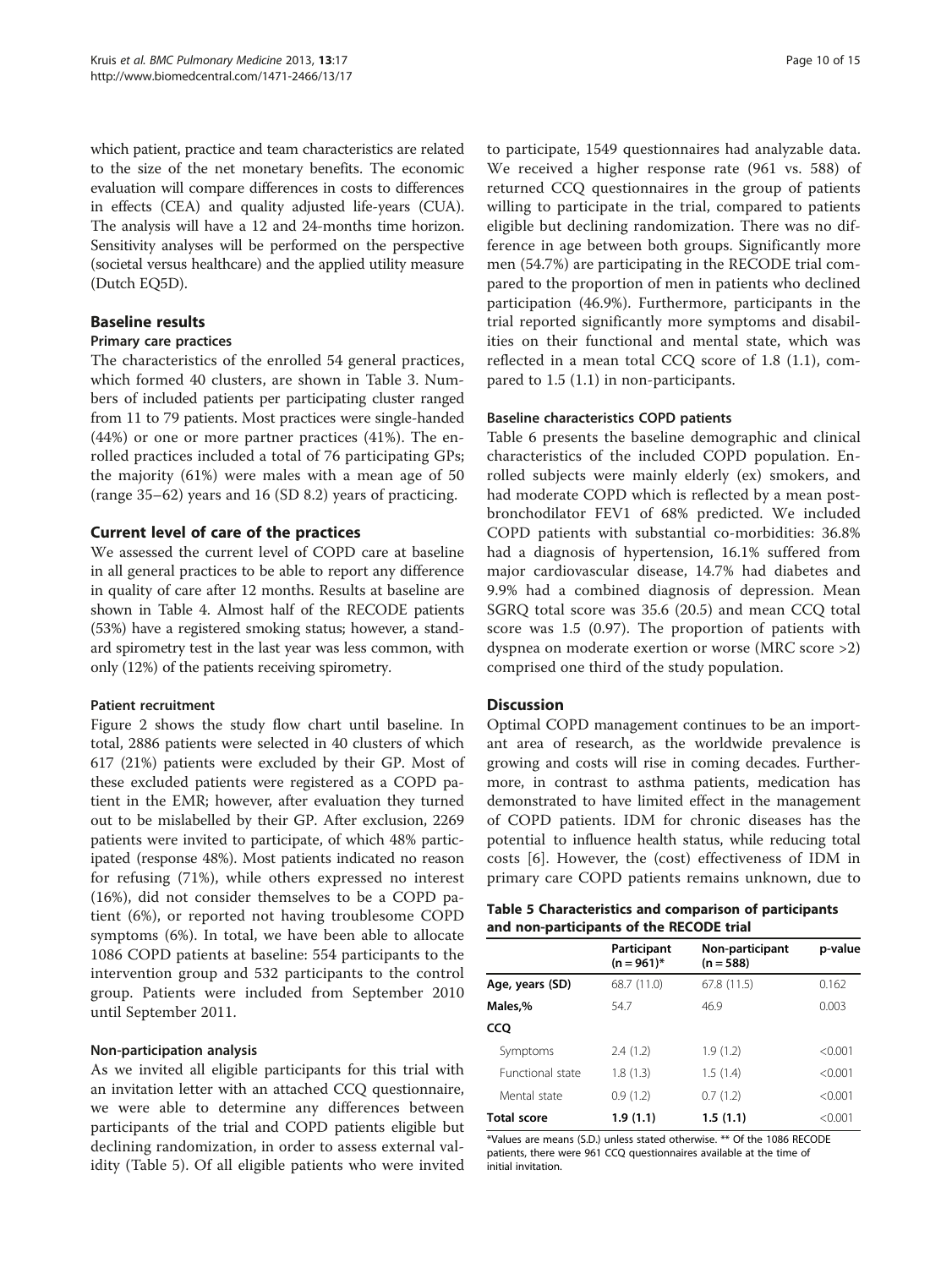<span id="page-10-0"></span>Table 6 Baseline demographic and clinical characteristics of the patients with COPD included in the RECODE study

|                                 | Total $(n = 1086)$ |
|---------------------------------|--------------------|
| Men,%                           | 53.9               |
| Age, y                          | 68.3 (11.2)        |
| Employment,%                    | 28.3               |
| Low education,%                 | 40.3               |
| Pulmonary function <sup>1</sup> |                    |
| Predicted FEV1**%               | 67.8               |
| FER***%                         | 57.7               |
| GOLD-stage,%****                |                    |
| I Mild                          | 24.6               |
| II Moderate                     | 53.2               |
| III Severe                      | 19.4               |
| IV Very severe                  | 2.9                |
| Smoking status,%                |                    |
| Current                         | 36.7               |
| Former                          | 53.2               |
| Never                           | 10.1               |
| Co-morbidities                  |                    |
| Major cardiovascular disease,%  | 16.1               |
| Hypertension,%                  | 36.8               |
| Diabetes,%                      | 14.7               |
| Depression,%                    | 9.9                |
| Charlson co-morbidity index     | 2.3(1.3)           |
| CCQ                             |                    |
| Symptoms                        | 2.09 (1.21)        |
| Functional state                | 1.40 (1.22)        |
| Mental state                    | 0.51(0.98)         |
| Total score                     | 1.50 (0.97)        |
| <b>MRC</b>                      |                    |
| score ≤2.%                      | 66.6               |
| score $>2.$ %                   | 33.4               |
| MRC score (mean)                | 2.01 (1.28)        |
| SGRQ                            |                    |
| Symptom                         | 50.5 (20.9)        |
| Activity                        | 47.8 (29.5)        |
| Impact                          | 23.3 (19.6)        |
| Total                           | 35.6 (20.5)        |
| EQ-5D                           |                    |
| Total score                     | 0.74(0.26)         |
| EQ-VAS                          | 67.0 (17.4)        |
| SF-36                           |                    |
| Physical                        | 38.3 (10.8)        |
| Mental                          | 48.6 (10.4)        |

Table 6 Baseline demographic and clinical characteristics of the patients with COPD included in the RECODE study (Continued)

| <b>IPAO</b>                  |             |
|------------------------------|-------------|
| Total MFT minutes            | 2925 (4683) |
| High physical activity,%     | 11.1        |
| Moderate physical activity,% | 0.6         |
| Low physical activity,%      | 88.4        |
| Self-management              |             |
| Taking initiatives           | 57.0 (17.9) |
| Investment behavior          | 60.4 (17.6) |
| Self-efficacy                | 65.3 (17.4) |

\* Values are means and corresponding standard deviations (SD) unless stated otherwise. \*\*FEV1 predicted: Forced expiratory volume in 1 second, postbronchodilator, predicted according to age and height. \*\*\*FER: forced expiratory ratio (FEV1 / FVC x 100%), FVC: forced vital capacity. \*\*\*\* Mild = FEV1 > 80%, Moderate = 50% ≤ FEV1 < 80%, Severe = 30% ≤ FEV1 <50%, Very severe  $=$  FEV1  $<$  30%

1. Lungfunction was missing in 66 patients (34 control patients; 32 intervention patients).

a paucity of randomized clinical trials in this field. This article presents the design and baseline results of the RECODE trial, which aims to assess the (cost) effectiveness of IDM for COPD patients in primary care.

We have chosen a cluster-randomized design to prevent cross-contamination of the IDM intervention within a practice. In order to enhance comparability between the intervention and control group at baseline, clusters were matched by stratification and randomized by a blinded researcher. We were able to allocate a broad sample of 1086 COPD patients (ranging from mild to very severe patients) with a response rate of participants of almost 50%. We can conclude from our non-participation analysis that we have recruited a sufficient proportion of patients with considerable complaints, and thus room for improvement. Furthermore, the included practices showed great diversity in the kind of practice, practice size and distribution of ethnic minorities, thereby contributing to high external validity.

To date, previous clinical trials of disease management or home-based rehabilitation trials in primary care have revealed encouraging results on quality of life [\[51-55](#page-14-0)]. Based on an earlier example of a published protocol [[56](#page-14-0)], we compared several aspects of our current study to the previously conducted randomized trials which aimed to evaluate the effectiveness of such programs in primary care or in the home-based setting (Table [7](#page-11-0)).

#### Selection of patients

In respiratory medicine there is a lack of research on mild to moderate COPD patients, despite that over 80% of COPD patients suffer from this stage of disease and are often treated in primary care. Moreover, it has been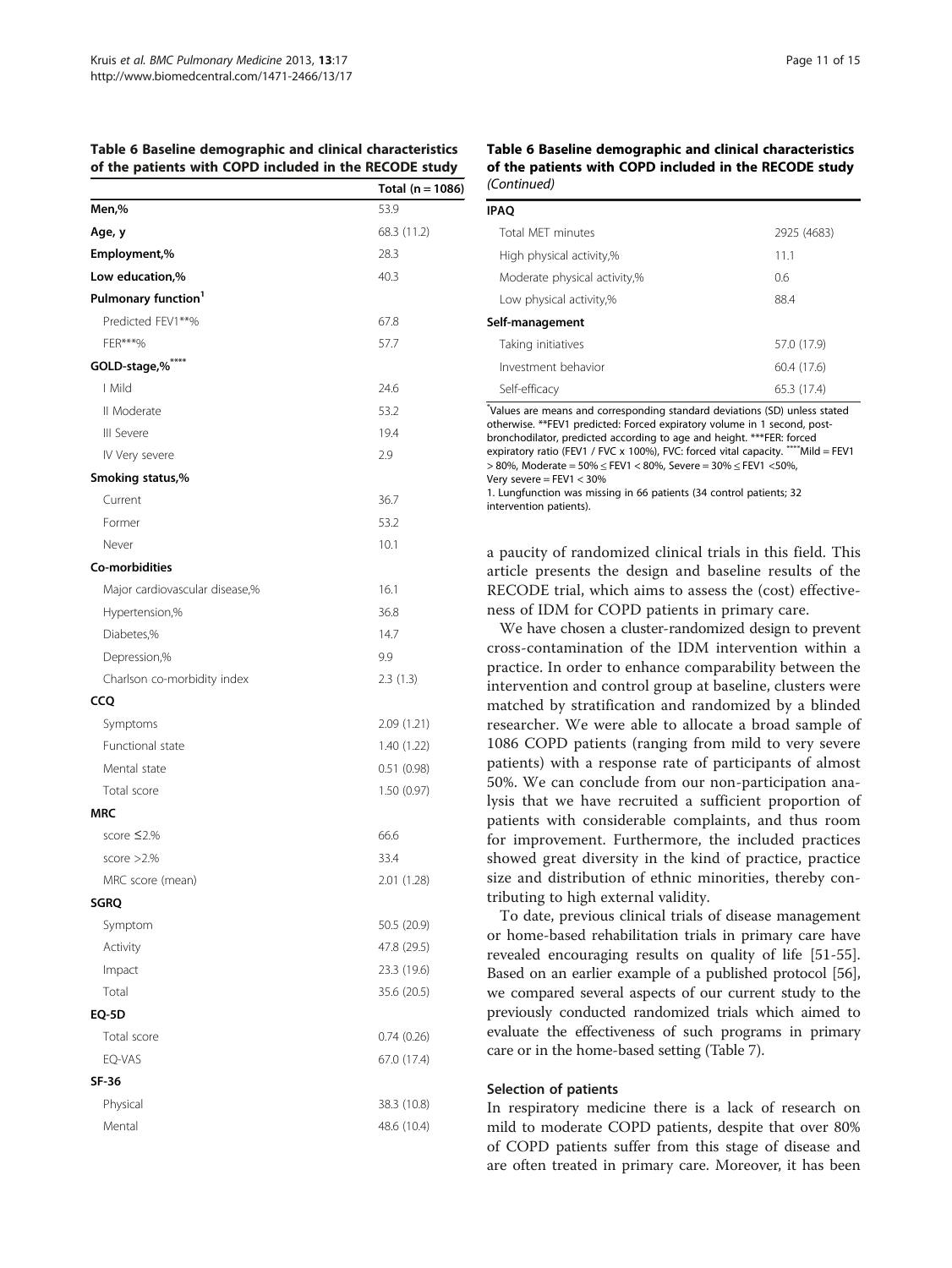## <span id="page-11-0"></span>Table 7 Characteristics of trials evaluating IDM programmes in primary care or home-based setting

|                                    | <b>RECODE</b>                                                                                                                                                                                                             | <b>Rea 2004</b>                                                                                                                   | Boxall 2005                                                                                                                                                                                                                    | Fernandez 2009                                                                                                   | Wetering 2010                                                                                                                                                                                                | Gottlieb 2011                                                                                                                         |
|------------------------------------|---------------------------------------------------------------------------------------------------------------------------------------------------------------------------------------------------------------------------|-----------------------------------------------------------------------------------------------------------------------------------|--------------------------------------------------------------------------------------------------------------------------------------------------------------------------------------------------------------------------------|------------------------------------------------------------------------------------------------------------------|--------------------------------------------------------------------------------------------------------------------------------------------------------------------------------------------------------------|---------------------------------------------------------------------------------------------------------------------------------------|
| Recruitment                        | P                                                                                                                                                                                                                         | $P + S$                                                                                                                           | $P + S$                                                                                                                                                                                                                        | S                                                                                                                | S.                                                                                                                                                                                                           | P                                                                                                                                     |
| Pilot study                        | $^{+}$                                                                                                                                                                                                                    |                                                                                                                                   |                                                                                                                                                                                                                                |                                                                                                                  |                                                                                                                                                                                                              |                                                                                                                                       |
| Population                         | GOLD stage 1-4                                                                                                                                                                                                            | GOLD stage 1-4                                                                                                                    | GOLD 4                                                                                                                                                                                                                         | GOLD 4                                                                                                           | <b>GOLD 2-3</b>                                                                                                                                                                                              | GOLD <sub>2</sub>                                                                                                                     |
| Intervention                       | Multidisciplinary team training,<br>designing practice and patient<br>relevant treatment plans<br>including education, smoking<br>cessation, physiotherapeutic<br>reactivation, dietary intervention<br>$(24 \text{ mo})$ | Exacerbation action<br>plan, structured<br>follow-up by nurse,<br>GP. Education about<br>smoking cessation,<br>medication (12 mo) | Home rehabilitation programma<br>(12 wks), under supervision of<br>physiotherapist. Educational<br>sessions for patients and carers,<br>including structured follow up by<br>physiotherapists, nurses,<br>occupational therapy | Home-rehabilitation<br>programme<br>(11 mo) under supervision<br>of physiotherapist. Three<br>education sessions | Intensive exercise programme<br>(4mo), individualized education<br>programme, smoking cessation,<br>dietary intervention (if needed).<br>20mo maintenance phase,<br>exercise at home (under<br>supervision). | Intensive exercise<br>and educational<br>programme (7wks)<br>led by<br>multidisciplinary<br>team. Smoking<br>cessation<br>counseling. |
| Included HCP                       | $3 - 5$                                                                                                                                                                                                                   | 3                                                                                                                                 | 3                                                                                                                                                                                                                              | $\overline{2}$                                                                                                   | $\overline{3}$                                                                                                                                                                                               | $\overline{\phantom{a}}$                                                                                                              |
| Randomization                      | Clustered                                                                                                                                                                                                                 | Clustered                                                                                                                         | Individual                                                                                                                                                                                                                     | Individual                                                                                                       | Individual                                                                                                                                                                                                   | Individual                                                                                                                            |
| <b>Blinding</b><br>outcomeassessor | $^{+}$                                                                                                                                                                                                                    |                                                                                                                                   |                                                                                                                                                                                                                                |                                                                                                                  | $+$                                                                                                                                                                                                          |                                                                                                                                       |
| Stratification/<br>matching        | $+$                                                                                                                                                                                                                       |                                                                                                                                   |                                                                                                                                                                                                                                |                                                                                                                  |                                                                                                                                                                                                              |                                                                                                                                       |
| Powercalculation<br>based on       | MRC score $>2$                                                                                                                                                                                                            | Hospital days                                                                                                                     | 6MWD                                                                                                                                                                                                                           | Not mentioned                                                                                                    | <b>SGRQ</b>                                                                                                                                                                                                  | Not mentioned                                                                                                                         |
| Cost-<br>effectiveness<br>analysis | $+$                                                                                                                                                                                                                       |                                                                                                                                   |                                                                                                                                                                                                                                |                                                                                                                  | $+$                                                                                                                                                                                                          |                                                                                                                                       |
| Included patients                  | 1086                                                                                                                                                                                                                      | 135                                                                                                                               | 60                                                                                                                                                                                                                             | 50                                                                                                               | 199                                                                                                                                                                                                          | 61                                                                                                                                    |
| Follow-up<br>(months)              | 24                                                                                                                                                                                                                        | 12                                                                                                                                | 3                                                                                                                                                                                                                              | 12                                                                                                               | 24                                                                                                                                                                                                           | 18                                                                                                                                    |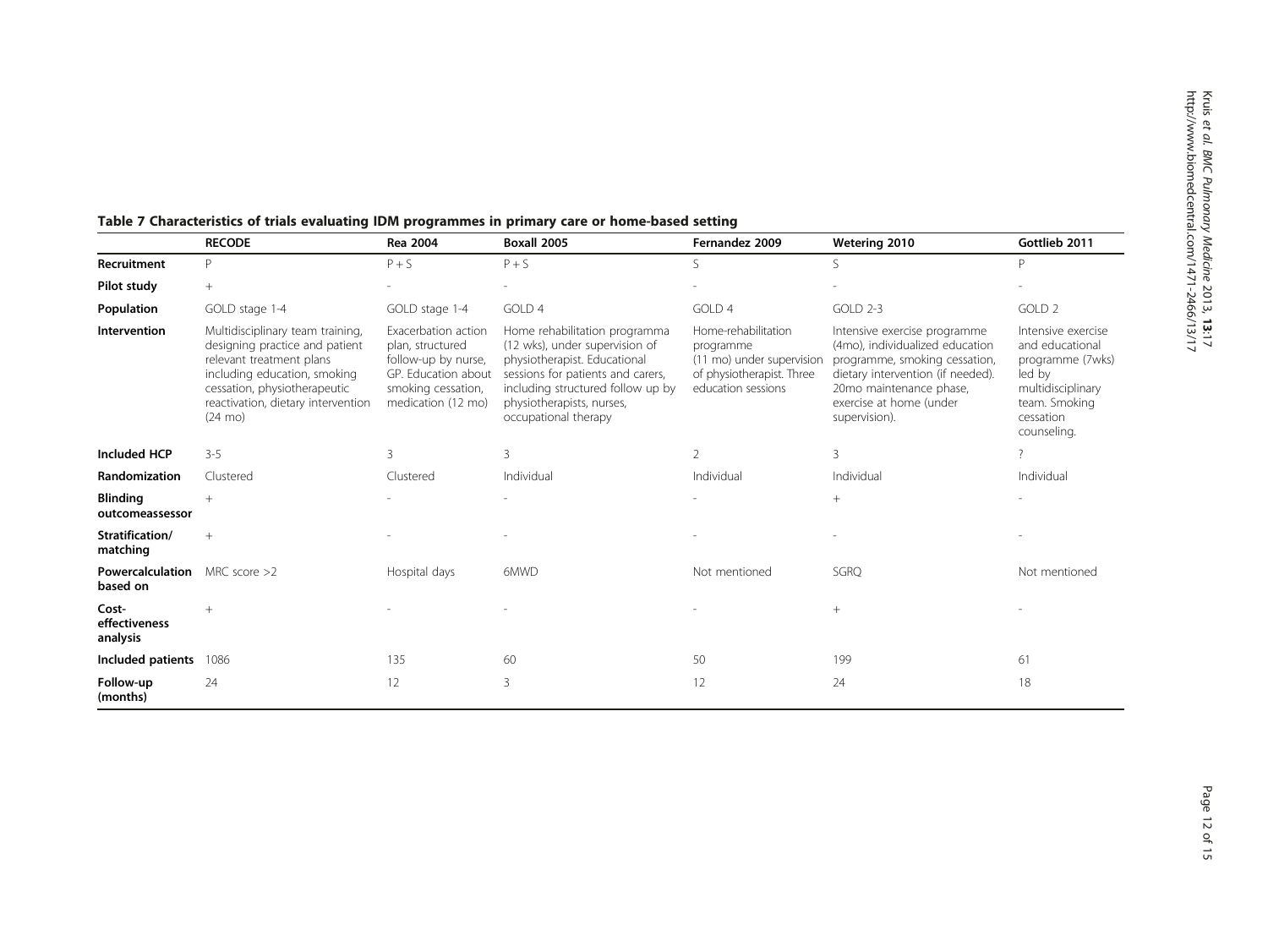shown that treatment decisions for asthma and COPD patients are usually based on studies including a very small and highly selected proportion of the real patient population; this indicates the need for more real-life studies targeted at the true population, and applying less exclusion criteria [[57](#page-14-0)]. Former trials included a highly selected severely ill patient population [[51,52\]](#page-14-0) or recruited their patients in secondary care [[55](#page-14-0)]; overall, this is not an uncommon phenomenon in primary care COPD trials.

#### Limited follow-up

Most studies presented data up to 12 months follow-up, while limited information is available on studies with long-term (18 or 24 months) follow-up. Gottlieb et al. evaluated the effect of an intensive exercise and educational program in patients with moderate COPD during 18 months of follow-up [[53\]](#page-14-0). Although an effect was found on walking distance and quality of life, the effect on quality of life disappeared over 18 months. However, this result should be interpreted with caution, as the intensive rehabilitation program lasted only 7 weeks, which was followed by a maintenance phase including a monthly session focusing on ways of incorporating exercise in daily life. Furthermore, the authors acknowledged many dropouts before randomization, at randomization and during rehabilitation, potentially introducing bias and indicating substantial loss of power [[53](#page-14-0)]. Another study evaluated the efficacy of a community-based COPD management program in less advanced (GOLD 2 and 3) COPD patients during 24 months follow-up. The SGRQ score initially improved in the intervention group compared to the control group. At 12 months, scores in the intervention group had returned to baseline, whereas in the usual care group it remained stable up to 12 months and worsened thereafter [\[55\]](#page-14-0).

#### Methodological aspects

Due to the nature of the intervention, blinding of participants and patients to the intervention is usually impossible. However, blinding of an outcome assessor can substantially diminish the risk of bias. All the abovementioned studies, except for the trial of Wetering et al. [[55\]](#page-14-0), failed to introduce blinded outcome assessors or did not report this as such. In the study of Rea et al. [[54\]](#page-14-0), randomization was also clustered, comparable to our study; however, statistical analysis was at the level of the patient, thereby not taking the clustering coefficient in account. Furthermore, the authors failed to allocate five practices to the correct treatment group.

## Planned subgroups

Finally, this study differs from the other studies in that we based our sample size estimates on the a priori planned subgroup of patients with an MRC dyspnea score >2. We earlier reported that we found the greatest improvements on quality of life in these patients [[25\]](#page-13-0). It is probably that lung function is still relatively well maintained at this stage, while patients experience considerable dyspnea and an impaired quality of life [[20\]](#page-13-0). As a result of this pre-planned subgroup power analysis and to compensate for the intra-clustering, we allocated almost 1100 patients in the present trial according to protocol. As can be seen in Table [7,](#page-11-0) this number is much higher than that of earlier studies in this field.

#### Conclusion

It is acknowledged that not all patients who potentially benefit from an exercise training program, pulmonary rehabilitation, or smoking cessation intervention are actually receiving this type of support in daily practice. It is likely that costs will be lower when patients are detected and persuaded to change their lifestyle at an earlier stage, possibly reducing health decline and disease progression in the long term. To the best of our knowledge, this is the first and largest cluster randomized trial to evaluate the cost and clinical effectiveness of IDM in primary care COPD patients. The results of this study will provide insight into the clinical and costeffectiveness of IDM in primary care COPD patients, also on the long term.

#### Abbreviations

ACIC: Assessment Chronic Illness Care; BMI: Body Mass Index; CCQ: Clinical COPD Questionnaire; CCI: Charlson Comorbidity Index; CEA: Cost Effectiveness Analysis; COPD: Chronic Obstructive Pulmonary Disease; CUA: Cost Utility Analysis; EMRs: Electronic Medical Records; EQ-5D: EuroQol-5D; FEV1: Forced Expiratory Volume in one second; FVC: Forced Vital Capacity; GOLD: Global Initiative for Chronic Obstructive Lung Disease; HCP: HealthcCare Providers; ICC: Intra Cluster Coefficient; IDM: Integrated Disease Management; IPAQ: International Physical Activity Questionnaire; GP: General Practitioner; LEON: Leiden Primary Care Research Network; MCID: Minimum Clinical Important Difference; MET: Metabolic Equivalent Time; MRC: Medical Research Counsil; PACIC: Patient Assessment Chronic Illness Care; PR: Pulmonary Rehabilitation; QALY: Quality Adjusted Life Years; RCT: Randomised Controlled Trial; SF-36: ShortForm-36; SGRQ: Saint Georges Respiratory Questionnaire; SMAS-30: Self Management Scale-30.

#### Competing interests

The authors declare that they have no competing interests.

#### Authors' contributions

All authors are part of the RECODE research team. MR and NC are the principal investigators, supervisors and grant applicators of the cost and clinical effectiveness part of this study, respectively. AK is investigator of the clinical part of the study and wrote the final manuscript, IS assisted and wrote the first draft of the manuscript as part of a student project. AT and MB are investigators of the cost-effectiveness part of the study and wrote the economic and cost-effectiveness parts of the manuscript. AK, IS and MB collected the data and performed data analyses, with assistance of AT. JG and WA are supervisors and advised in the design of the study and the preparation of the manuscript. All authors read, edited and approved the final version of the manuscript.

#### Acknowledgments

The authors thank Dr. J.K. Sont (Dept. of Medical Decision Making, LUMC) and Prof. Dr. K.B. Rabe (Dept. of Pulmonology, LUMC) for their contribution to the study protocol.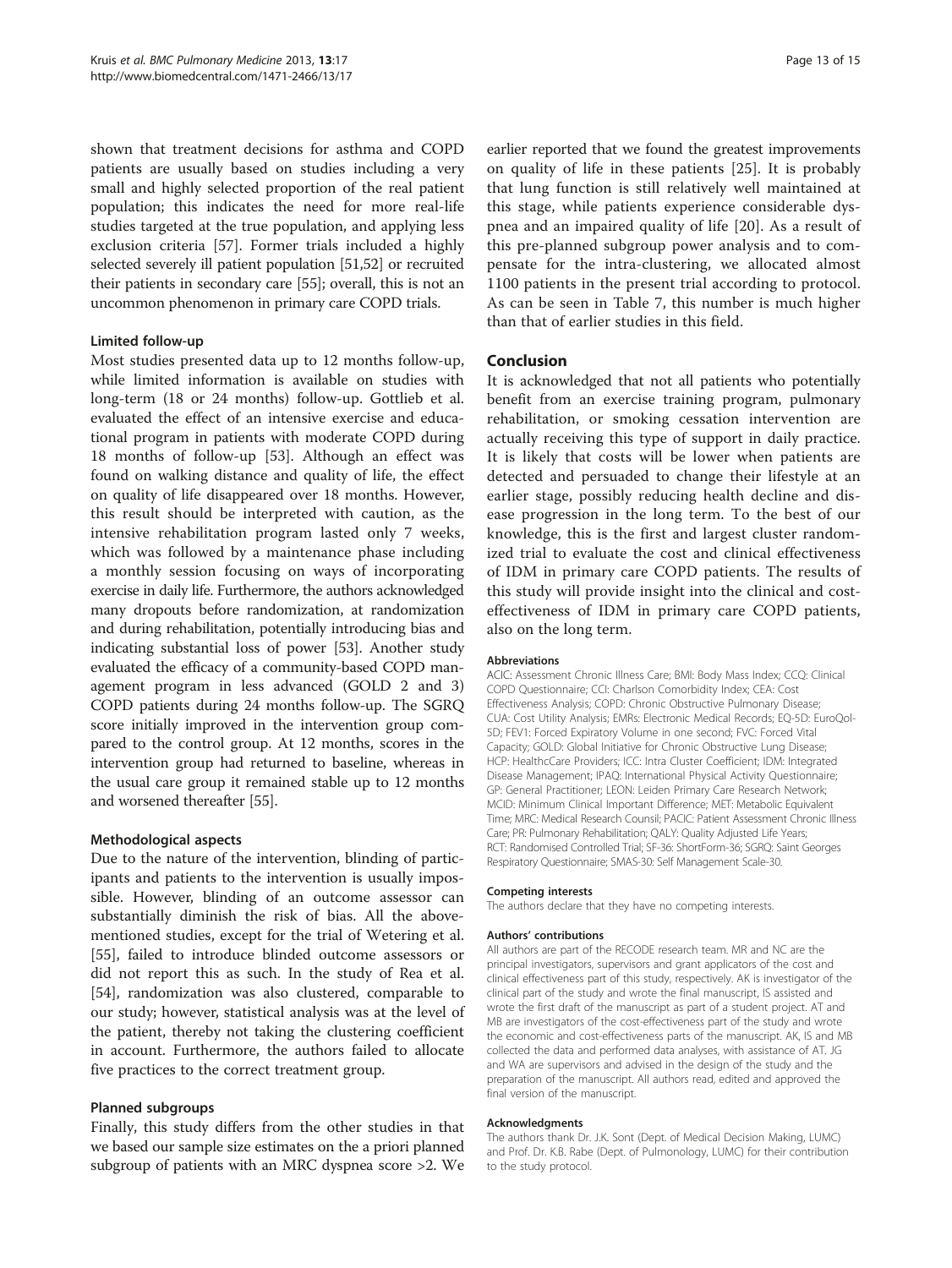<span id="page-13-0"></span>This study was supported by grants from the Netherlands Organisation for Health Research and Development (Zon-MW), subprogram Effects & Costs (project number 171002203), and Stichting Achmea, a Dutch Healthcare insurance company. The funding agencies (ZonMW and Achmea Zorgverzekeringen) have no influence on the analysis and writing of the paper. Throughout the RECODE follow-up period, physiotherapists in the intervention group will receive supplementary funding for providing a COPD-specific exercise training program in patients with MRC scores >2. This fund is provided by two local Dutch healthcare insurers: Centraal Ziekenfonds (CZ) Zorgverzekeringen and Zorg en Zekerheid. All other components of the IDM program are financially covered by the patients' basic insurance scheme.

#### Author details

<sup>1</sup>Dept of Public Health and Primary Care, Leiden University Medical Centre, P.O. Box 9600 2300 RC, Leiden, The Netherlands. <sup>2</sup>Institute for Medical Technology Assessment, Erasmus University, PO Box 1738 3000 DR, Rotterdam, the Netherlands. <sup>3</sup>Dept of Primary and Community Care, Radboud University Nijmegen Medical Center, PO Box 9101 6500 HB, Nijmegen, the Netherlands.

#### Received: 15 March 2013 Accepted: 18 March 2013 Published: 23 March 2013

#### References

- GOLD: Global strategy for the diagnosis, management, and prevention of chronic obstructive pulmonary disease. 2013.
- Celli BR, Thomas NE, Anderson JA, Ferguson GT, Jenkins CR, Jones PW, et al: Effect of pharmacotherapy on rate of decline of lung function in chronic obstructive pulmonary disease: results from the TORCH study. Am J Respir Crit Care Med 2008, 178:332–338.
- 3. Agusti A, Calverley PM, Celli B, Coxson HO, Edwards LD, Lomas DA, et al: Characterisation of COPD heterogeneity in the ECLIPSE cohort. Respir Res 2010, 11:122.
- 4. Rabe KF, Wedzicha JA: Controversies in treatment of chronic obstructive pulmonary disease. Lancet 2011, 378:1038–1047.
- 5. Nici L, Zuwallack R: An official American Thoracic Society workshop report: the Integrated Care of The COPD Patient. Proc Am Thorac Soc 2012, 9:9-18.
- 6. Weingarten SR, Henning JM, Badamgarav E, Knight K, Hasselblad V, Gano A Jr, et al: Interventions used in disease management programmes for patients with chronic illness-which ones work? Meta-analysis of published reports. BMJ 2002, 325:925.
- 7. Lacasse Y, Goldstein R, Lasserson TJ, Martin S: Pulmonary rehabilitation for chronic obstructive pulmonary disease. Cochrane Database Syst Rev 2009, CD003793.
- Berry MJ, Rejeski WJ, Adair NE, Zaccaro D: Exercise rehabilitation and chronic obstructive pulmonary disease stage. Am J Respir Crit Care Med 1999, 160:1248–1253.
- Nici L, Donner C, Wouters E, Zuwallack R, Ambrosino N, Bourbeau J, et al: American Thoracic Society/European Respiratory Society statement on pulmonary rehabilitation. Am J Respir Crit Care Med 2006, 173:1390-1413.
- 10. Landry MD, Hamdan E, Al MS, Brooks D: The precarious balance between 'supply' and 'demand' for health care: the increasing global demand for rehabilitation service for individuals living with chronic obstructive pulmonary disease. Int J Chron Obstruct Pulmon Dis 2008, 3:393-396.
- 11. Yohannes AM, Connolly MJ: Pulmonary rehabilitation programmes in the UK: a national representative survey. Clin Rehabil 2004, 18:444-449.
- 12. Brooks D, Sottana R, Bell B, Hanna M, Laframboise L, Selvanayagarajah S, et al: Characterization of pulmonary rehabilitation programs in Canada in 2005. Can Respir J 2007, 14:87–92.
- 13. Tiep BL: Disease management of COPD with pulmonary rehabilitation. Chest 1997, 112:1630–1656.
- 14. Ries AL, Kaplan RM, Limberg TM, Prewitt LM: Effects of pulmonary rehabilitation on physiologic and psychosocial outcomes in patients with chronic obstructive pulmonary disease. Ann Intern Med 1995, 122:823–832.
- 15. Griffiths TL, Burr ML, Campbell IA, Lewis-Jenkins V, Mullins J, Shiels K, et al: Results at 1 year of outpatient multidisciplinary pulmonary rehabilitation: a randomised controlled trial. Lancet 2000, 355:362–368.
- 16. Vale F, Reardon JZ, ZuWallack RL: The long-term benefits of outpatient pulmonary rehabilitation on exercise endurance and quality of life. Chest 1993, 103:42–45.
- 17. Guyatt GH, Berman LB, Townsend M: Long-term outcome after respiratory rehabilitation. CMAJ 1987, 137:1089–1095.
- 18. Strijbos JH, Postma DS, van Altena R, Gimeno F, Koeter GH: A comparison between an outpatient hospital-based pulmonary rehabilitation program and a home-care pulmonary rehabilitation program in patients with COPD. A follow-up of 18 months. Chest 1996, 109:366–372.
- 19. Kruis AL, Chavannes NH: Potential benefits of integrated COPD management in primary care. Monaldi Arch Chest Dis 2010, 73:130–134.
- 20. Chavannes NH, Grijsen M, van den Akker M, Schepers H, Nijdam M, Tiep B, et al: Integrated disease management improves one-year quality of life in primary care COPD patients: a controlled clinical trial. Prim Care Respir J 2009, 18:171–176.
- 21. Chavannes N: Integrated Chronic Obstructive Pulmonary Disease Management in Primary Care. Dis Manage Health Outcomes 2008, 16:315–318.
- 22. Adams R, Chavannes N, Jones K, Ostergaard MS, Price D: Exacerbations of chronic obstructive pulmonary disease–a patients' perspective. Prim Care Respir J 2006, 15:102–109.
- 23. Lemmens KM, Nieboer AP, Huijsman R: A systematic review of integrated use of disease-management interventions in asthma and COPD. Respir Med 2009, 103:670–691.
- 24. Steuten LM, Lemmens KM, Nieboer AP, Vrijhoef HJ: Identifying potentially cost effective chronic care programs for people with COPD. Int J Chron Obstruct Pulmon Dis 2009, 4:87–100.
- 25. Kruis AL, Van AJ, Erkelens MR, Scheepers H, In V, Muris JW, et al: Sustained effects of integrated COPD management on health status and exercise capacity in primary care patients. Int J Copd 2010, 5:407-413.
- 26. Miller MR, Hankinson J, Brusasco V, Burgos F, Casaburi R, Coates A, et al: Standardisation of spirometry. Eur Respir J 2005, 26:319-338.
- 27. Smeele IJM, van Weel C, van Schayck CP, van der Molen T, Thoonen B, Schermer T, et al: Dutch College of General Practitioners Guideline for COPD Diagnosis. Huisarts Wet 2007, 50:362–379.
- 28. Smelt AF, van der Weele GM, Blom JW, Gussekloo J, Assendelft WJ: How usual is usual care in pragmatic intervention studies in primary care? An overview of recent trials. Br J Gen Pract 2010, 60:e305–e318.
- 29. Kocks JW, Tuinenga MG, Uil SM, van den Berg JW, Stahl E, van der Molen T: Health status measurement in COPD: the minimal clinically important difference of the clinical COPD questionnaire. Respir Res 2006, 7:62.
- 30. van der Molen T, Willemse BW, Schokker S, ten Hacken NH, Postma DS, Juniper EF: Development, validity and responsiveness of the Clinical COPD Questionnaire. Health Qual Life Outcomes 2003, 1:13.
- 31. Jones PW: St. George's Respiratory Questionnaire: MCID. COPD 2005, 2:75–79.
- 32. Lamers LM, McDonnell J, Stalmeier PF, Krabbe PF, Busschbach JJ: The Dutch tariff: results and arguments for an effective design for national EQ-5D valuation studies. Health Econ 2006, 15:1121-1132.
- 33. The Euro Qol Group: Euro Qol-a new facility for the measurement of healthrelated quality of life. 199–208. Amsterdam, the Netherlands: Health Policy; 1990.
- 34. Aaronson NK, Muller M, Cohen PD, Essink-Bot ML, Fekkes M, Sanderman R, et al: Translation, validation, and norming of the Dutch language version of the SF-36 Health Survey in community and chronic disease populations. J Clin Epidemiol 1998, 51:1055–1068.
- 35. Schuurmans H, Steverink N, Frieswijk N, Buunk BP, Slaets JP, Lindenberg S: How to measure self-management abilities in older people by self-report. The development of the SMAS-30. Qual Life Res 2005, 14:2215–2228.
- 36. Bestall JC, Paul EA, Garrod R, Garnham R, Jones PW, Wedzicha JA: Usefulness of the Medical Research Council (MRC) dyspnoea scale as a measure of disability in patients with chronic obstructive pulmonary disease. Thorax 1999, 54:581–586.
- 37. Glasgow RE, Wagner EH, Schaefer J, Mahoney LD, Reid RJ, Greene SM: Development and validation of the Patient Assessment of Chronic Illness Care (PACIC). Med Care 2005, 43:436–444.
- 38. Bonomi AE, Wagner EH, Glasgow RE, VonKorff M: Assessment of chronic illness care (ACIC): a practical tool to measure quality improvement. Health Serv Res 2002, 37:791–820.
- 39. Devane D, Begley CM, Clarke M: How many do I need? Basic principles of sample size estimation. J Adv Nurs 2004, 47:297-302.
- 40. Donner A, Birkett N, Buck C: Randomization by cluster. Sample size requirements and analysis. Am J Epidemiol 1981, 114:906–914.
- 41. Smeeth L, Ng ES: Intraclass correlation coefficients for cluster randomized trials in primary care: data from the MRC Trial of the Assessment and Management of Older People in the Community. Contr Clin Trials 2002, 23:409–421.